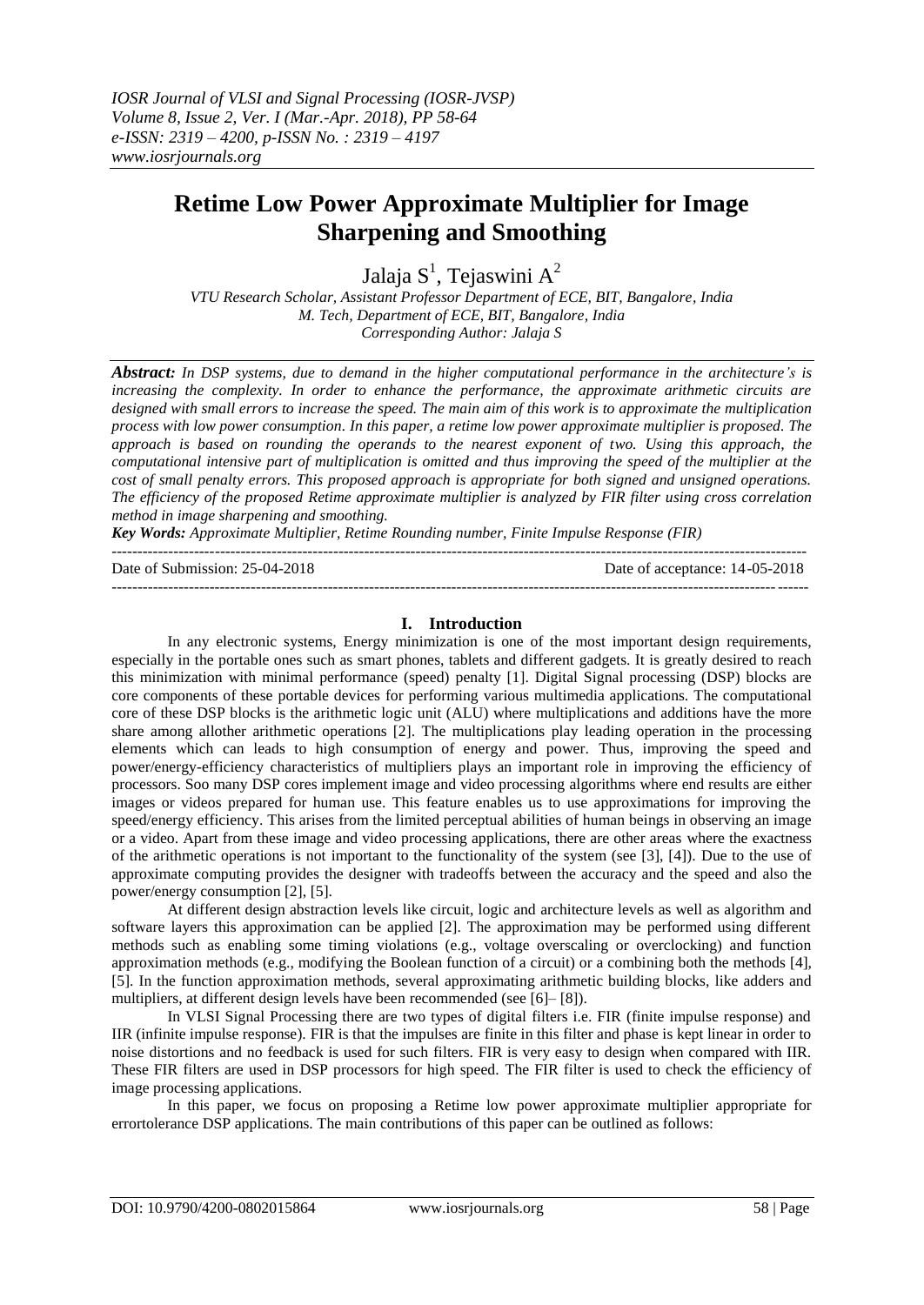1) Presenting a new scheme for approximate multiplication by modifying the conventional multiplication approach and retiming approach is used.

2) Efficiency of proposed retime approximate multiplier is evaluated using FIR filter in image sharpening and smoothing.

#### **II. Related Works**

Here, the previous works of approximate multiplier are briefly reviewed. In [3], an approximateMultiplier and anadder based on a methodcalled broken-array multiplier (BAM) were proposed. By applying this method of [3] tothe conventional modified Booth multiplier, an approximatesigned Booth multiplier was proposed in [5]. The approximatemultiplier provided power consumption savings from 28% to58.6% and also area reductions from19.7% to 41.8% for differentword lengths in comparison with a regular Booth multiplier.

Kulkarni et al. [6] proposed an approximate multiplier consists of several  $2 \times 2$  inaccurate building blocks thatsaved the power by 31.8%–45.4% over an accurate multiplier. An approximate signed 32-bit multiplier for prediction purposes in pipelined processors was designed in [7]. It was 20% faster than a fulladder-based tree multiplierhavinga probability of error of around 14%. In [8], an error-tolerantmultiplier, which computed the approximate result by dividingthe multiplication into one accurate and one approximate part, was proposed, but the accuracies for different bit widthswere reported. In a 12-bit multiplier, a power savingof more than 50% was reported. In [9], two approximate 4:2compressors weredesigned and analyzed to use in a regular Dadda multiplier.

Using approximate multipliers in image processing applications, the power consumption, delay, and transistor count compared with those of an exactmultiplier design can be reduced. In [10], an accuracyconfigurable multiplier architecture (ACMA) was proposed for error-tolerance systems. ACMA used a method named carry-in prediction that worked on a precomputation logic to increase its throughput. The proposed approximatemultiplication resulted in reduction of 50% in the latencyby reducing the critical path when compared with exact one. Bhardwaj et al. [11] suggested an approximate Wallace tree multiplier (AWTM). It also used the carry-in prediction technique to reduce the criticalpath. In this work, using AWTM in a real-time benchmark image application showing about reductions of 40% and 30% in the power and area, respectively, without any loss image quality.

In [12], based on an approximate logarithm of the operands an approximate unsigned multiplication and division havebeen proposed. In the proposed multiplication, the result is determined by the summation of the approximate logarithms. Thus, the multiplication is simplified to some shift and adds operations. In [13], a technique for increasing theaccuracy of the multiplication approach of [12] was suggested. This technique was based on thedecomposition of the input operands. Thismethod improved the average error at the penaltyof doubling the hardware of the approximate multiplier.

In [16], a dynamic segment method (DSM) is proposed, which performs the multiplication operation on an m-bitsegment starting from the leading one bit of the input operands. In [17], a dynamic range unbiased multiplier (DRUM) multiplier, which selects an m-bit segment starting from the leading onebit of the input operands and sets the LSB ofthe truncated values to one, has been proposed. In this method, the truncated values are multiplied and shifted to generate the final result. In [18], an approximate  $4\times4WTM$  has been suggested that uses an inaccurate 4:2 counters. Also, an error correction unit for correcting the outputshas been proposed. This 4×4inaccurateWallace multiplier can be used to construct larger multipliers in an array structure.

In this paper, like [12], we propose performing the approximate multiplicationthrough simplifying the operation. The difference between ourwork and [12] is that, although the principles are same for unsigned numbers, butthe mean error of our proposed approach is less.

## **III. Approximate Multiplier**

# *1.* **Proposed retime approximate multiplier description**

The main aim of proposing this approximate multiplier is to make use of the ease of operation when the numbers are two to the power  $n(2^n)$ . The detailed operation of the approximate multiplier is denoted as inputs of A and B and the rounded values of inputs A and B are Ar and Br, respectively. The multiplication of A by B may be written as

A x B = (Ar - A) x (Br – B) + Ar x B + Br x A – Ar x Br----------------- (1)

The important observation is that the multiplications of  $A r \times B$ ,  $A r \times B$ , and  $B r \times A$  may be implemented just by the shift operation. But, the hardware implementation of  $(Ar - A) \times (Br - B)$ , is very complex. The weight of this term in the end result, which depends on differences of the exact numbers from their rounded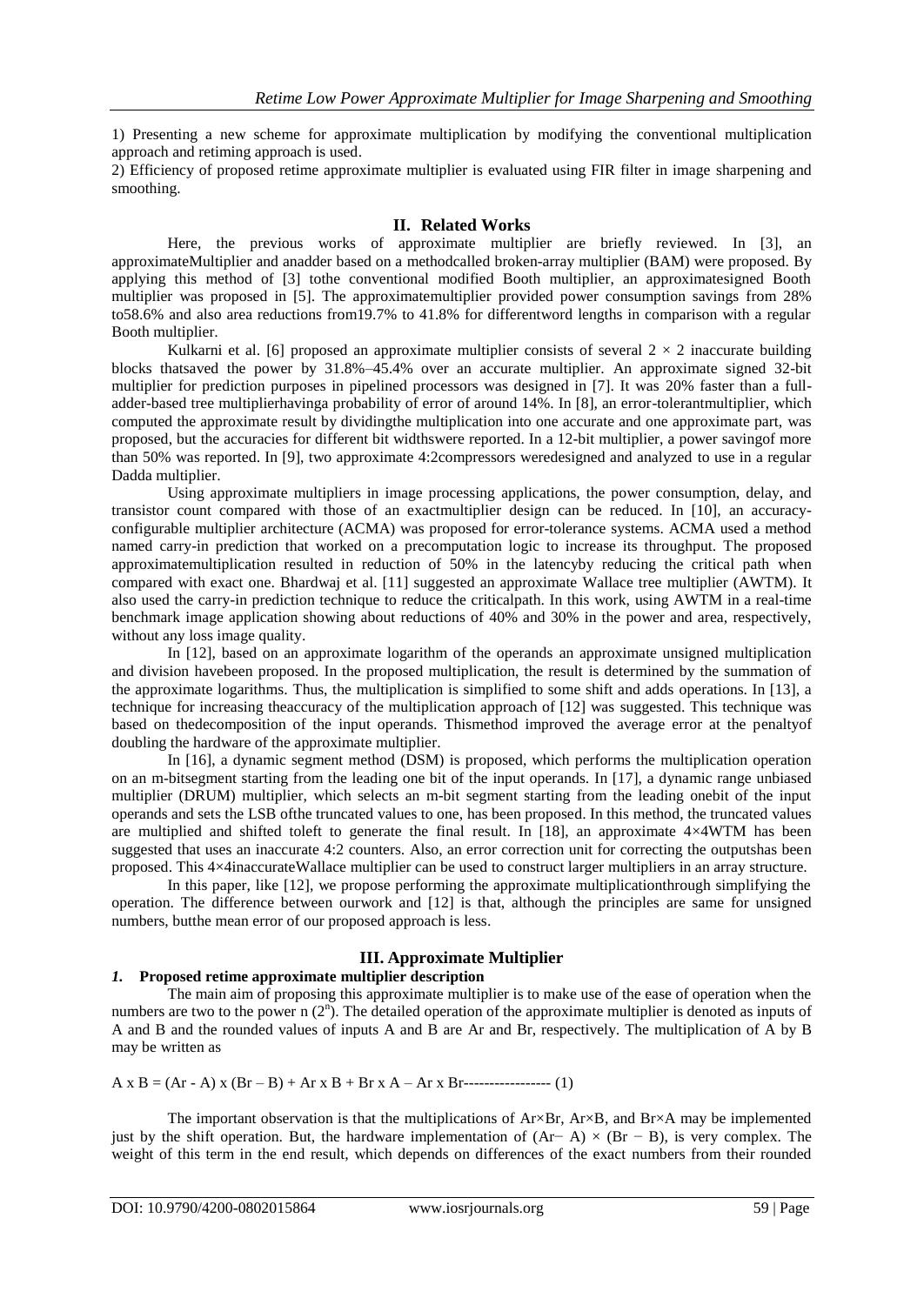ones, is very small. Hence,  $(Ar - A) \times (Br - B)$  is omitted from (1), Soo that it helps in the simplification of multiplication operation. Therefore, to perform the multiplication operation, the following expression is used: A x B = Ar x B + Br x A – Ar x Br ------------------------------------------- (2)

Hence, the multiplication operation can be performed by using three shift and two addition/subtraction operations. In this method, the nearest values for A and B in the form of  $2<sup>n</sup>$  should be determined. When the value of A (or B) is equal to the  $3 \times 2^{p-2}$  (where p is an arbitrary positive integer larger than one), it has two nearest values in the form of 2n with equal absolute differences that are  $2^{\text{p}}$  and  $2^{\text{p}-1}$ . The accuracy of the suggested multiplier leads to same effect for both the values, selecting the larger one (except for the case of  $p =$ 2) leads to a less hardware implementation for determining the nearest rounded value, therefore, it is considered in this paper. It originates from the fact that the numbers in the form of  $3 \times 2^{p-2}$  are considered as they do not care in both rounding up and down simplifying the process, and smaller logic expressions may be attained if they are used in the rounding up. But in case of three the nearest value is considered as two in the, proposed approximate multiplier.

Therefore, the advantage of the proposed Retime approximate multiplier exists only for positive inputs because in the two's complement representation, the rounded values of negative inputs are not in the form of  $2<sup>n</sup>$ . Hence, before the multiplication operation starts, the absolute values of both inputs and the output sign of the multiplication result based on the inputs signs be determined and then the operation be performed for unsigned numbers and, at the last stage, the proper sign be applied to the unsigned result.

#### *2.* **Hardware Implementation of Retime approximate multiplier**



**Fig.-1:** Block Diagram for Retime approximate Multiplier

The proposed approximate multiplier is applicable to both unsigned and signed operation. From the equation (2), the hardware implementation of the proposed multiplier block diagram is as shown in fig. 1. Here the inputs are represented in 2's complement format. The first thing is the sign of the inputs are determined, if any of the input is negative then the absolute value of that input generated. Then, for each absolute value the nearest value in the form of 2n is extracted from the rounding block. The bit width of the output of rounding block is n (the MSB of the absolute value of an n-bit number in the two's complement format is zero). To determine the nearest value of input A, the operands are rounding off to the power of 2 with the help of rounding criteria.

$$
A_r[n-1] = \overline{A[n-1]} \cdot A[n-2] \cdot A[n-3] \n+ A[n-1] \cdot \overline{A[n-2]} \n+ A[n-1] \cdot \overline{A[n-2]} \n+ A[n-3] \cdot A[n-4] \n+ A[n-2] \cdot \overline{A[n-3]} \cdot \overline{A[n-1]} \n\vdots \nA_r[i] = (\overline{A[i]} \cdot A[i-1] \cdot A[i-2] + A[i] \cdot \overline{A[i-1]}) \cdot \prod_{i=i+1}^{n-1} \overline{A[i]} \n\vdots \nA_r[3] = (\overline{A[3]} \cdot A[2] \cdot A[1] + A[3] \cdot \overline{A[2]}) \cdot \prod_{i=4}^{n-1} \overline{A[i]} \nA_r[2] = A[2] \cdot \overline{A[1]} \cdot \prod_{i=3}^{n-1} \overline{A[i]} \nA_r[1] = A[1] \cdot \prod_{i=2}^{n-1} \overline{A[i]} \nA_r[0] = A[0] \cdot \prod_{i=1}^{n-1} \overline{A[i]}.
$$

In the above equation,  $Ar[i]$  is one in two cases. In the first case,  $A[i]$  is one and all the bits on its left side are zero while *A*[*i* − 1] is zero. In the second case, when *A*[*i*] and all its left-side bits are zero, *A*[*i* − 1] and *A*[ $i - 2$ ] are both one.After finding the rounding values, the products Ar× Br, Ar× B, and Br × A are calculated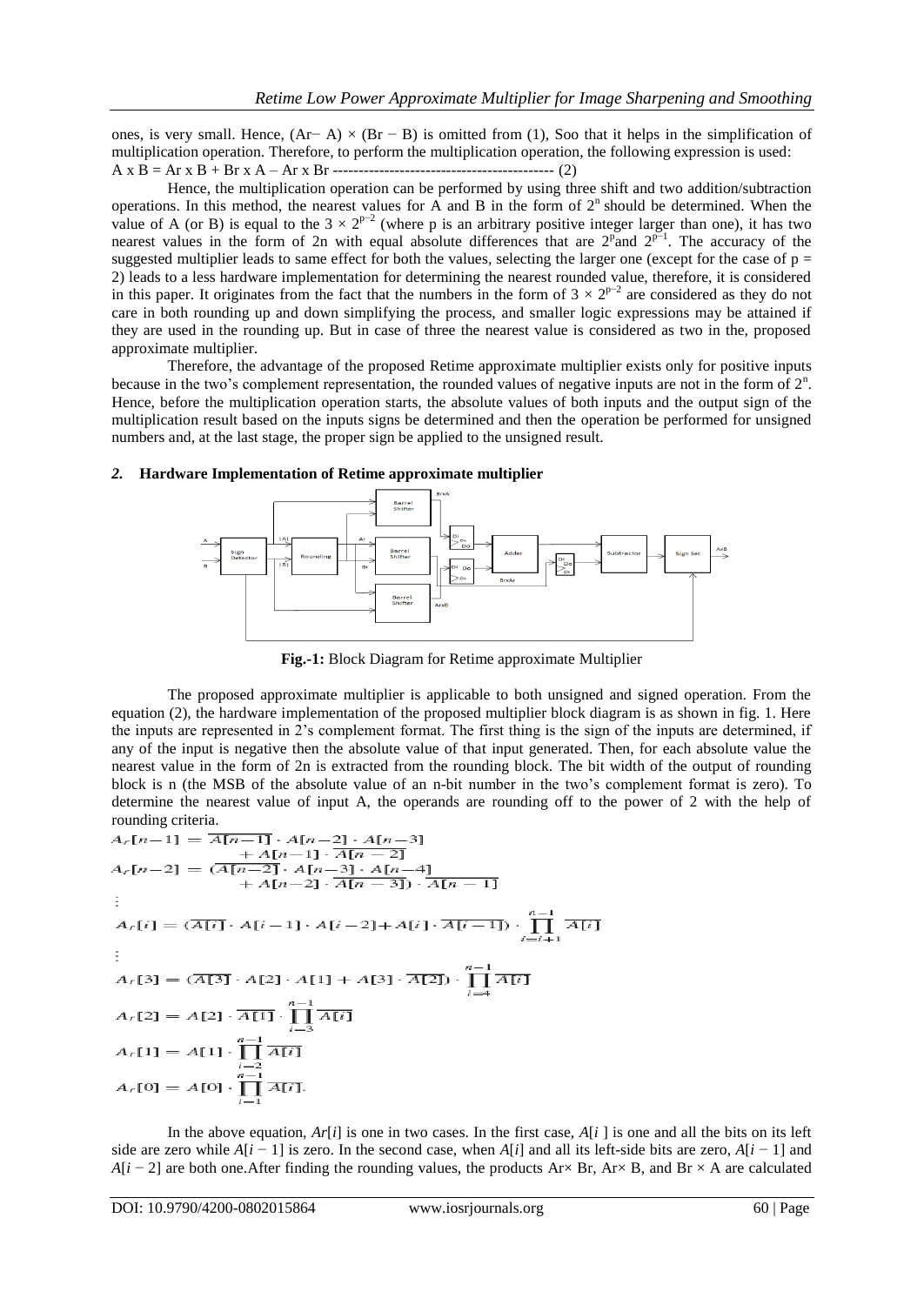by using thethree barrel shifter blocks. Therefore, the amount of shifting is determined based on logAr2 − 1 (or logBr2 − 1) in the case of A (or B) operand. Here, the input bit width of the shifter blocks is n, while their outputs are 2n. By using single Kogge-Stone adder the summation of  $Ax \times B$  and  $Br \times A$  is calculated. The output of this adder and one of the barrel shifterresults of  $Arx$  Br are the inputs of the subtractorblock whose output is the absolute value of the output of the proposed multiplier. Finally, using the sign set block if the final output is negative value then the output is negated.

In this paper, proposed retime low power approximate multiplier architecture designed using repositioning of the Flip-flops. Flip-flops are placed at the cutset line of the barrel shifters and are retimed towards the high switching activity factor of different blocks to reduce the power consumption of the design.

#### *3.* **Image Sharpening and Smoothing**

To evaluate the efficiency of the retime low power approximate multiplier in real time applications, the performances of the proposed multiplier is compared in image processing applications i.e. sharpening and smoothing. For both image sharpening and smoothing FIR filter is used to find the efficiency.

#### 3.1. FIR filter implementation

In the FIR system, the impulse response is of finite duration, this means that it has a finite number of nonzero terms. The response of the FIR filter depends only on the present and past input samples. The implementation of an FIR requires three basic building blocks: Multiplication, Addition and Signal delay. FIR filter can be expressed as

$$
y[n] = \sum_{k=0}^{N-1} b_k x(n-k)
$$

Where N represents the filter order, y [n] is the output signal and  $b_k$  represents the set of filter coefficients. If x[n] is the input signal applied, x [n - k] terms are referred as taps or tapped delay lines. A cross correlation method is used to find the coefficients of FIR filter.

To implement FIR Filter cross correlation method is used. Consider two waveforms, both sampled at the same rate. The sum of the products of the corresponding pairs of points is represented as a measure of the correlation of the two waveforms. By using cross correlation method, the coefficients of the matrix are found.

#### 3.2. Image Sharpening

Image sharpening is an enhancement technique it highlights edges and fine details in an image. Sharpening an image increases the contrast between bright and dark regions to bring out features. The high pass filter to an image is applied in a sharpening process.

For sharpening, each pixel of the sharp image was extracted from [15], given by

$$
Y(i, j) = 2 \cdot X(i + m, j + n) - \frac{1}{273} \sum_{m=-2}^{2} \sum_{n=-2}^{2} X(i + m, j + n)
$$
  
·Masksharpening  $(m + 3, n + 3)$ 

Where the X  $(i, j)$  [Y  $(i, j)$ ] indicates the pixel of the ith row and j th column of input (output) image and Mask sharpening is an  $n \times n$  coefficient sharpening matrix given by

$$
\text{Mask}_{\text{sharp}} = \begin{bmatrix} 1 & 4 & 7 & 4 & 1 \\ 4 & 16 & 26 & 16 & 4 \\ 7 & 26 & 41 & 26 & 7 \\ 4 & 16 & 26 & 16 & 4 \\ 1 & 4 & 7 & 4 & 1 \end{bmatrix}
$$

#### 3.3. Image Smoothing

Smoothing is used to reduce noise within an image or to produce a less pixelated image. Most smoothing methods are based on low pass filters. Smoothing is also usually based on a single value representing the image, such as the average value of the image or the middle (median) value.

The smoothed output image is given by the following equation [15] is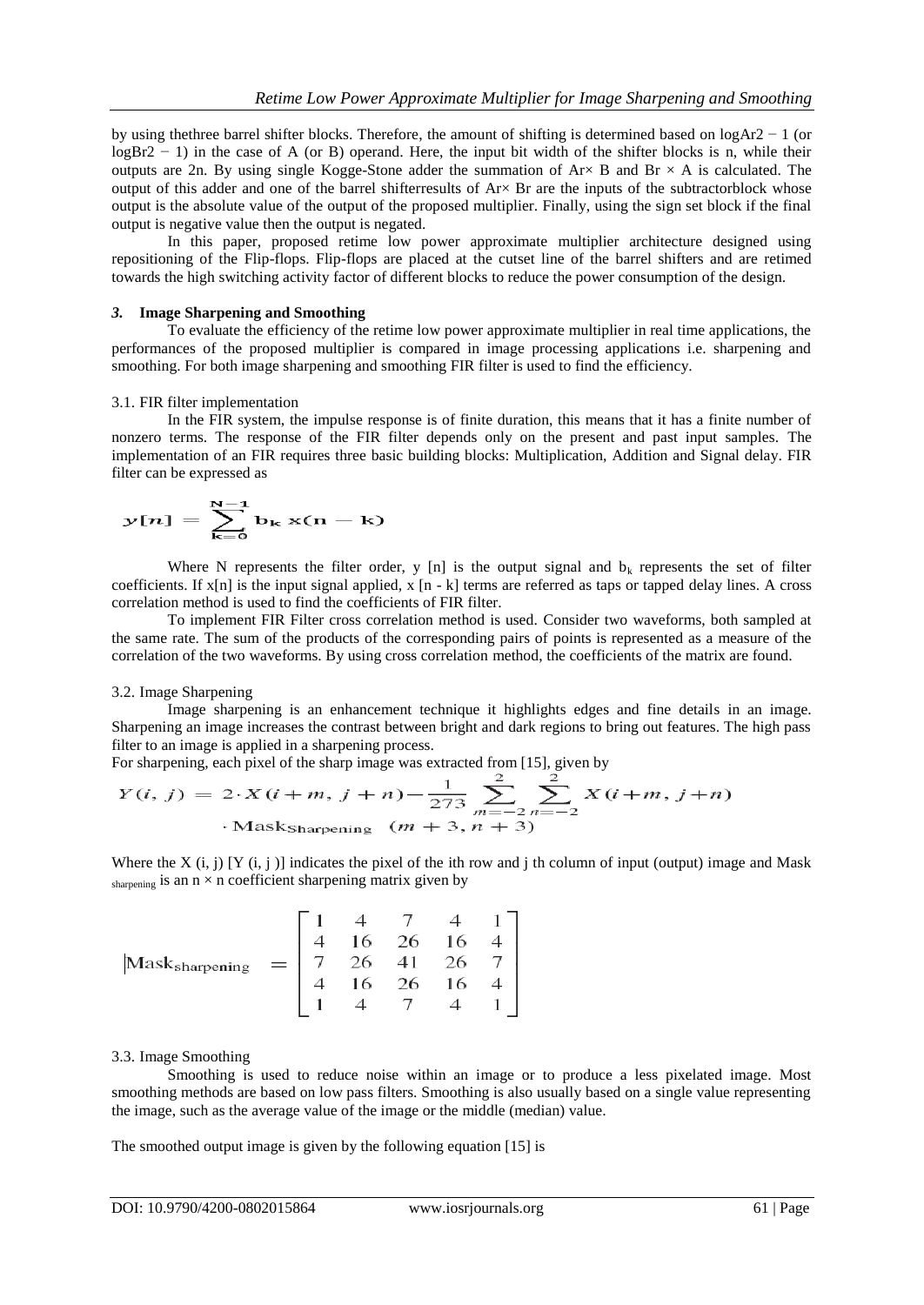$$
Y(i,j) = \frac{1}{60} \sum_{m=-2}^{2} \sum_{n=-2}^{2} X(i+m, j+n)
$$
  
·Mask(m+3, n+3).

Here, again X (i, j) [Y (i, j)] is the pixel of the i<sup>th</sup> row and j<sup>th</sup> column of input (output) image and Mask Smoothing is an  $n \times n$  coefficient smoothing matrix given by

|                               |  | 1 | 1 <sup>1</sup>                                                                                                           |
|-------------------------------|--|---|--------------------------------------------------------------------------------------------------------------------------|
|                               |  |   |                                                                                                                          |
| $Mask_{\text{smoothing}} =  $ |  |   | $\begin{array}{cccccc}\n1 & 1 & 1 & 1 \\ 4 & 4 & 4 & 4 \\ 4 & 12 & 4 & 7 \\ 4 & 4 & 4 & 4 \\ 1 & 1 & 1 & 1\n\end{array}$ |
|                               |  |   |                                                                                                                          |
|                               |  |   |                                                                                                                          |

## **IV. Results and Discussion**

Figure 2 shows the simulation results of retime approximate multiplier. The retime approximate multiplier is implemented using Verilog and the simulations are performed by using Xilinx ISE simulator 14.5 and synthesized using cadence RTL compiler.

| <b>Name</b>            |                           | <b>Value</b>   | 1,999,992 ps | 1,999,993 ps | 1,999,994 ps | 1,999,995 ps                       | 1,999,996 ps | 1,999,997 ps |
|------------------------|---------------------------|----------------|--------------|--------------|--------------|------------------------------------|--------------|--------------|
|                        | $\blacksquare$ cik        | $^{\circ}$     |              |              |              |                                    |              |              |
|                        | $\frac{1}{11}$ s[4:0]     | 00000          |              |              |              | 00000                              |              |              |
|                        | $F = 51[4:0]$             | 00000          |              |              |              | 00000                              |              |              |
|                        | $\frac{1}{2}$ a [31:0]    | 0000000000000  |              |              |              |                                    |              |              |
|                        | $\frac{1}{2}$ b[31:0]     | 11111110000000 |              |              |              | 111111100000000000000000000000001  |              |              |
| - m                    | o2[63:0]                  | 00000000000000 |              |              |              |                                    |              |              |
|                        | $\blacksquare$ brxa[63:0] | 00000000000000 |              |              |              |                                    |              |              |
|                        | $b$ brxar[63:0]           | 00000000000000 |              |              |              |                                    |              |              |
|                        | $\epsilon$ arxb $[63:0]$  | 00000000000000 |              |              |              |                                    |              |              |
| $\mathcal{L}_{\Omega}$ | 01[63:0]                  | 00000000000000 |              |              |              |                                    |              |              |
|                        | $e^4$ as [31:0]           | 0000000000000  |              |              |              |                                    |              |              |
|                        | $\approx$ bs [31:0]       | 00000001111111 |              |              |              |                                    |              |              |
|                        | $\approx$ ar[31:0]        | 0000000000000  |              |              |              |                                    |              |              |
|                        | br[31:0]                  | 00000001000000 |              |              |              | 0000000100000000000000000000000000 |              |              |

**Fig.-2**: Simulation results of Retime approximate Multiplier

#### **TABLE-I** Synthesis Results

| <b>Parameters</b> | multiplier<br>Approximate<br>pipeline barrel shifter | using Retime approximate multiplier using<br>pipeline barrel shifter |
|-------------------|------------------------------------------------------|----------------------------------------------------------------------|
| <b>Cells</b>      | 7321                                                 | 7181                                                                 |
| Leakage Power(nw) | 426.636                                              | 367.090                                                              |
| Dynamic Power(nw) | 1914551.752                                          | 214739.779                                                           |
| Total Power(nw)   | 1914978.388                                          | 215106.870                                                           |

By comparing the results of approximate multipliers with respect to cells and power the following observations are made. From Table I show the cells occupied by retime approximate multiplier are less, because of multiplication operation has been simplified by rounding the values to the nearest power of two. Even though there is a small error in the output, shows reduction in area. After applying the retiming technique to approximate multiplier, the power reduction is less compared to existing design [22].





**Fig.-3**: Image sharpening using proposed retime approximate multiplier. (a) Original image (b) Sharpened image utilizing retime approximate multiplier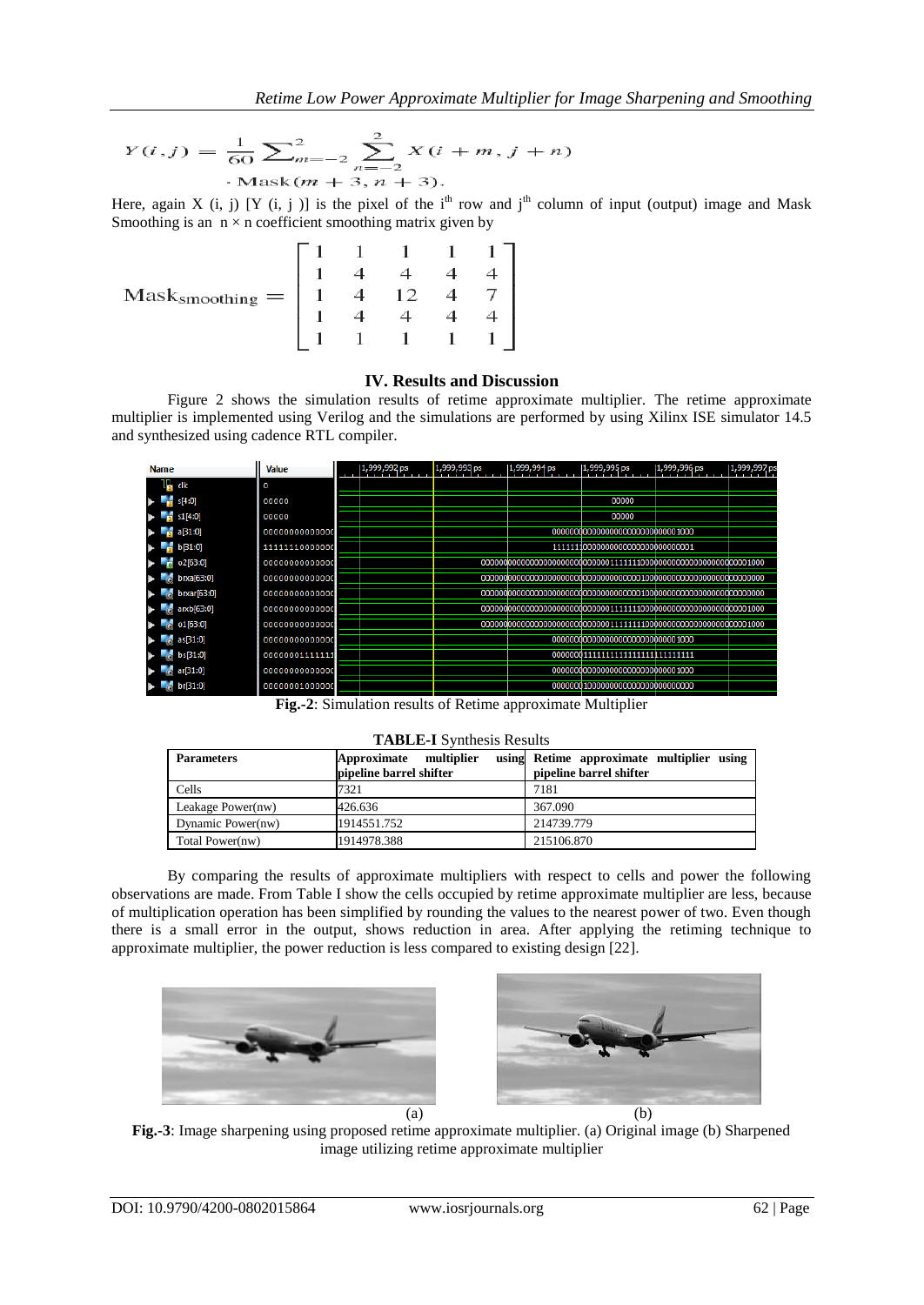Consider an example airplane for the sharpening described above for the original image shown in fig.- 3(a). By using proposed retime approximate multiplier the sharpened image is shown in fig.-3(b). But this sharpening process cannot be easily recognized by human eyes.

|          | Retime approximate multiplier |              | RoBA multiplier [22] |              |
|----------|-------------------------------|--------------|----------------------|--------------|
| Image    | PSNR(dB)                      | <b>MSSIM</b> | PSNR(dB)             | <b>MSSIM</b> |
| Airplane | 54                            | 1.00         | 39.3                 | 1.00         |
| Girl     | 44                            | 0.98         | 49.5                 | 1.00         |
| House    | 41                            | 1.00         | 40.6                 | 1.00         |
| Mandrill | 54                            | 1.00         | 44.3                 | 1.00         |
| Peppers  | 56                            | 1.00         | 42.8                 | 1.00         |
| Vd-Orig  | 55                            | 1.00         | 45.1                 | 1.00         |
| Lena     | 52                            | 0.99         | 43.4                 | 1.00         |

**TABLE II** PSNR and MSSIM values for Sharpening

The peak signal-to-noise ratio (PSNR) and mean structural similarity index metric (MSSIM [20]) of the sharpened pictures are shown in Table II. It should be noted that the reported PSNRs are determined based on the sharpened image obtained using the retime approximate multiplier structures. Also, the MSSIM values closer to one indicate higher qualities for the approximate output image.

| Image    | Retime approximate multiplier |              | RoBA multiplier [22] |              |
|----------|-------------------------------|--------------|----------------------|--------------|
|          | PSNR(dB)                      | <b>MSSIM</b> | PSNR(dB)             | <b>MSSIM</b> |
| Airplane | 40                            | 1.00         | 40.60                | 0.95         |
| Girl     | 39                            | 0.99         | 48.96                | 1.00         |
| House    | 41                            | 1.00         | 41.45                | 0.99         |
| Mandrill | 40                            | 1.00         | 43.72                | 1.00         |
| Peppers  | 43                            | 1.00         | 43.27                | 1.00         |
| Vd-Orig  | 45                            | 1.00         | 45.53                | 1.00         |
| Lena     | 46                            | 0.98         | 44.47                | 1.00         |

**Table III** PSNR and MSSIM values for Smoothing

The PSNR and MSSIM of the smoothing process is also analyzed using retime approximate multiplier for the images are reported in the Table III. As the results reveal, all the PSNRs (MSSIMs) are higher than 40 (0.99) showing small errors for the proposed approximate multiplier.

#### **V. Conclusion**

In this paper, retime low power approximate multiplier is proposed to achieve low power consumption compared to existing design. The approximate multiplier is based on rounding the inputs to  $2<sup>n</sup>$  input form. By rounding the inputs, the computationally intensive part of multiplication is ignored. The retime approximate multiplier reduces the total power consumption by repositioning the flip-flops. This method is applicable to both signed and unsigned multiplication. The results show that the proposed retime multiplier shows better performance in terms of area and power. The efficiency of the proposed retime approximate multiplier is further analyzed for image sharpening and smoothing. The results of image sharpening and smoothing results reveal that all the PSNRs and MSSIMs are higher than 40 and 0.99 illustrating small errors for the proposed retime approximate multiplier.

#### **References**

- [1]. M. Alioto, "Ultra-low power VLSI circuit design demystified and explained: A tutorial," IEEE Trans. Circuits Syst. I, Reg. Papers, vol. 59,no. 1, pp. 3–29, Jan. 2012.
- [2]. V. Gupta, D. Mohapatra, A. Raghunathan, and K. Roy, "Low-power digital signal processing using approximate adders," IEEE Trans. Comput.-Aided Design Integr. Circuits Syst., vol. 32, no. 1, pp. 124–137, Jan. 2013.
- [3]. H. R. Mahdiani, A. Ahmadi, S. M. Fakhraie, and C. Lucas, "Bio-inspired imprecise computational blocks for efficient VLSI implementation of soft-computing applications," IEEE Trans. Circuits Syst. I, Reg. Papers, vol. 57, no. 4, pp. 850–862, Apr. 2010.
- [4]. R. Venkatesan, A. Agarwal, K. Roy, and A. Raghunathan, "MACACO: Modeling and analysis of circuits for approximate computing," in Proc.Int. Conf. Comput.-Aided Design, Nov. 2011, pp. 667–673.
- [5]. F. Farshchi, M. S. Abrishami, and S. M. Fakhraie, "New approximate multiplier for low power digital signal processing," in Proc. 17th Int. Symp. Comput. Archit. Digit. Syst. (CADS), Oct. 2013, pp. 25–30.
- [6]. P. Kulkarni, P. Gupta, and M. Ercegovac, "Trading accuracy for power with an underdesigned multiplier architecture," in Proc. 24th Int. Conf. VLSI Design, Jan. 2011, pp. 346–351.
- [7]. D. R. Kelly, B. J. Phillips, and S. Al-Sarawi, "Approximate signed binary integer multipliers for arithmetic data value speculation," in Proc. Conf. Design Archit. Signal Image Process., 2009, pp. 97–104.
- [8]. K. Y. Kyaw, W. L. Goh, and K. S. Yeo, "Low-power high-speed multiplier for error-tolerant application," in Proc. IEEE Int. Conf. Electron Devices Solid-State Circuits (EDSSC), Dec. 2010, pp. 1–4.
- [9]. A. Momeni, J. Han, P. Montuschi, and F. Lombardi, "Design and analysis of approximate compressors for multiplication," IEEE Trans. Comput., vol. 64, no. 4, pp. 984–994, Apr. 2015.